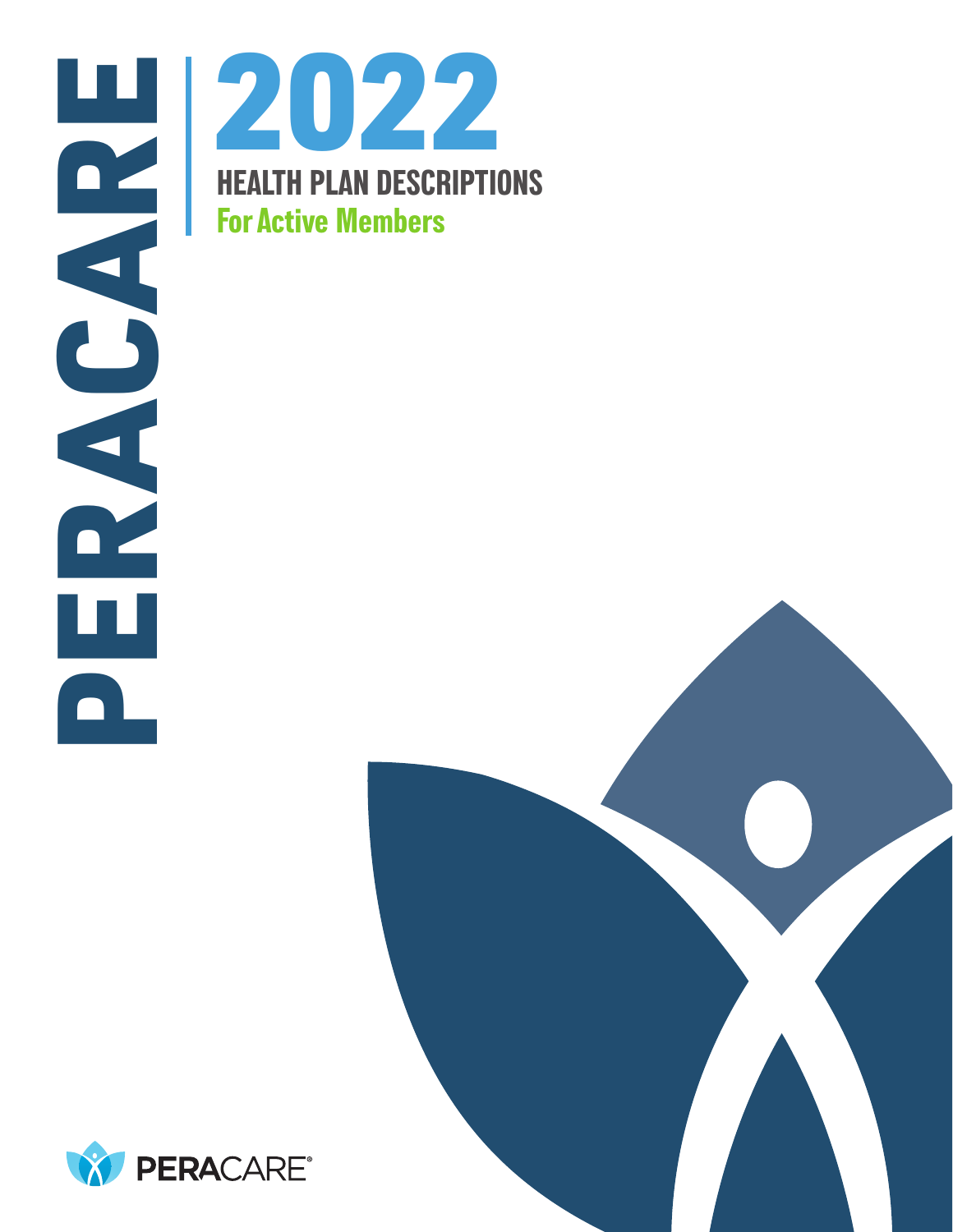# **PERACare Plan Contact Information/Resources**

#### **Cigna Dental**

Group #3171792 1-877-635-PERA (7372) www.cigna.com

**Delta Dental** Group #11869 1-800-610-0201 www.deltadentalco.com

### **Kaiser Permanente**

Group #1804 303-338-3800 or 1-800-632-9700 www.kp.org

**VSP** Group #12144626

1-800-877-7195 www.vsp.com

# **Colorado PERA Contact Information**

**Mailing Address** Colorado PERA PO Box 5800 Denver, CO 80217-5800

**Phone/Website/Email** 1-800-759-7372 (PERA) www.copera.org Email via the "Contact Us" link on the PERA home page

**Customer Service Center Phone Hours (Mountain time)** 7:00 a.m.–5:30 p.m. Monday–Thursday 7:00 a.m.–4:30 p.m. Friday

**Denver Main Office**  1301 Pennsylvania Street Denver, CO 80203

**Lone Tree Office** 10457 Park Meadows Drive, Suite 102 Lone Tree, CO 80124

**Westminster Office** 1120 W. 122nd Avenue Westminster, CO 80234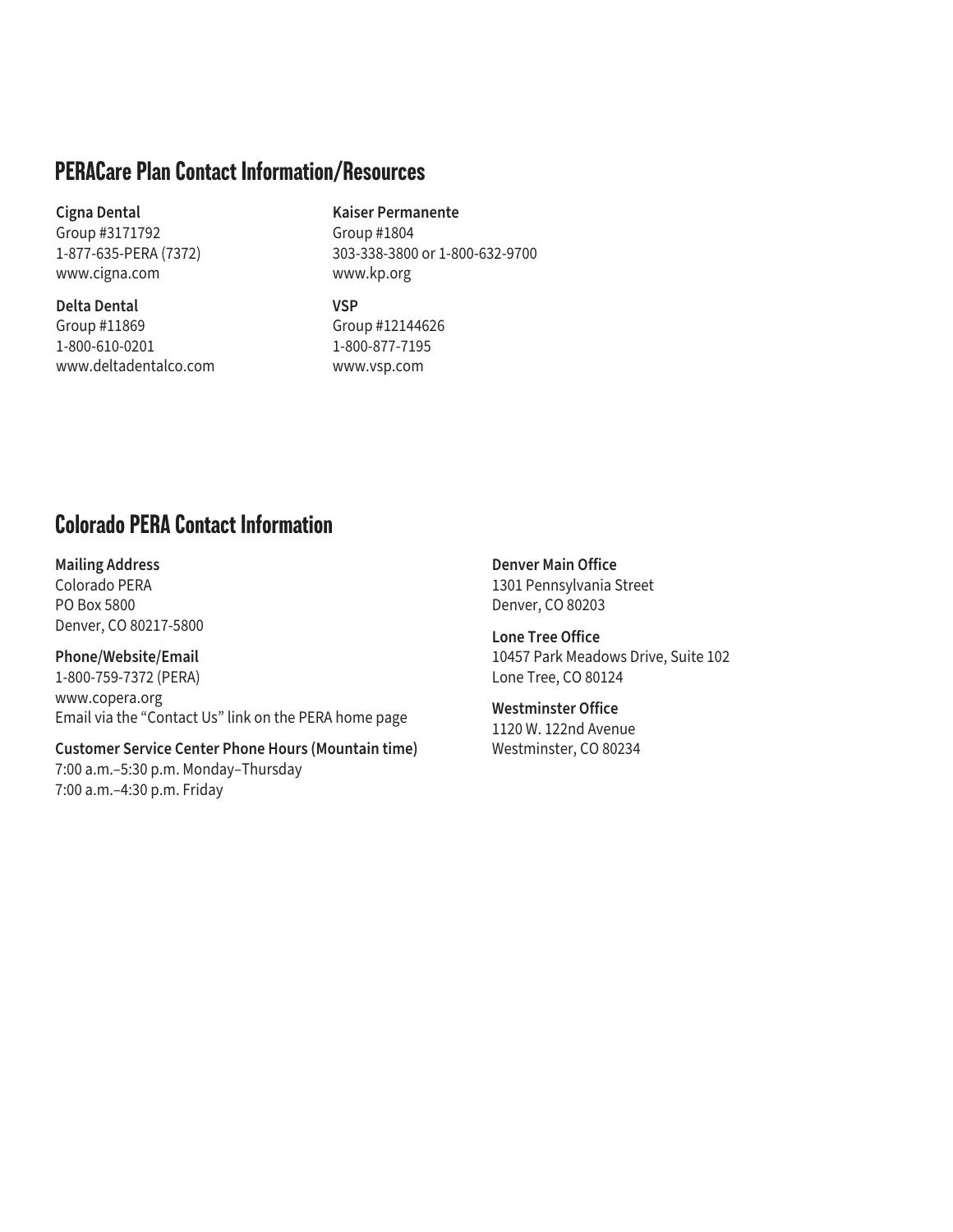# **Contents**

### **PATIENT PROTECTION NOTICE**

Kaiser Permanente (Kaiser) generally allows the designation of a Primary Care Physician (PCP). You have the right to designate any PCP who participates in your plan's network and who is available to accept you or your family members. For children, you may designate a pediatrician as the PCP. You may contact Kaiser for more information on PCPs. Please see the inside front cover for contact information.

You do not need prior authorization from Kaiser or from any other person (including a PCP) in order to obtain access to obstetrical or gynecological care from a health care professional in your plan's network who specializes in obstetrics or gynecology. The health care professional, however, may be required to comply with certain procedures, including obtaining prior authorization for certain services, following a pre-approved treatment plan, or procedures for making referrals. For a list of participating health care professionals who specialize in obstetrics or gynecology, contact your plan at the telephone number and/or website shown on the inside front cover.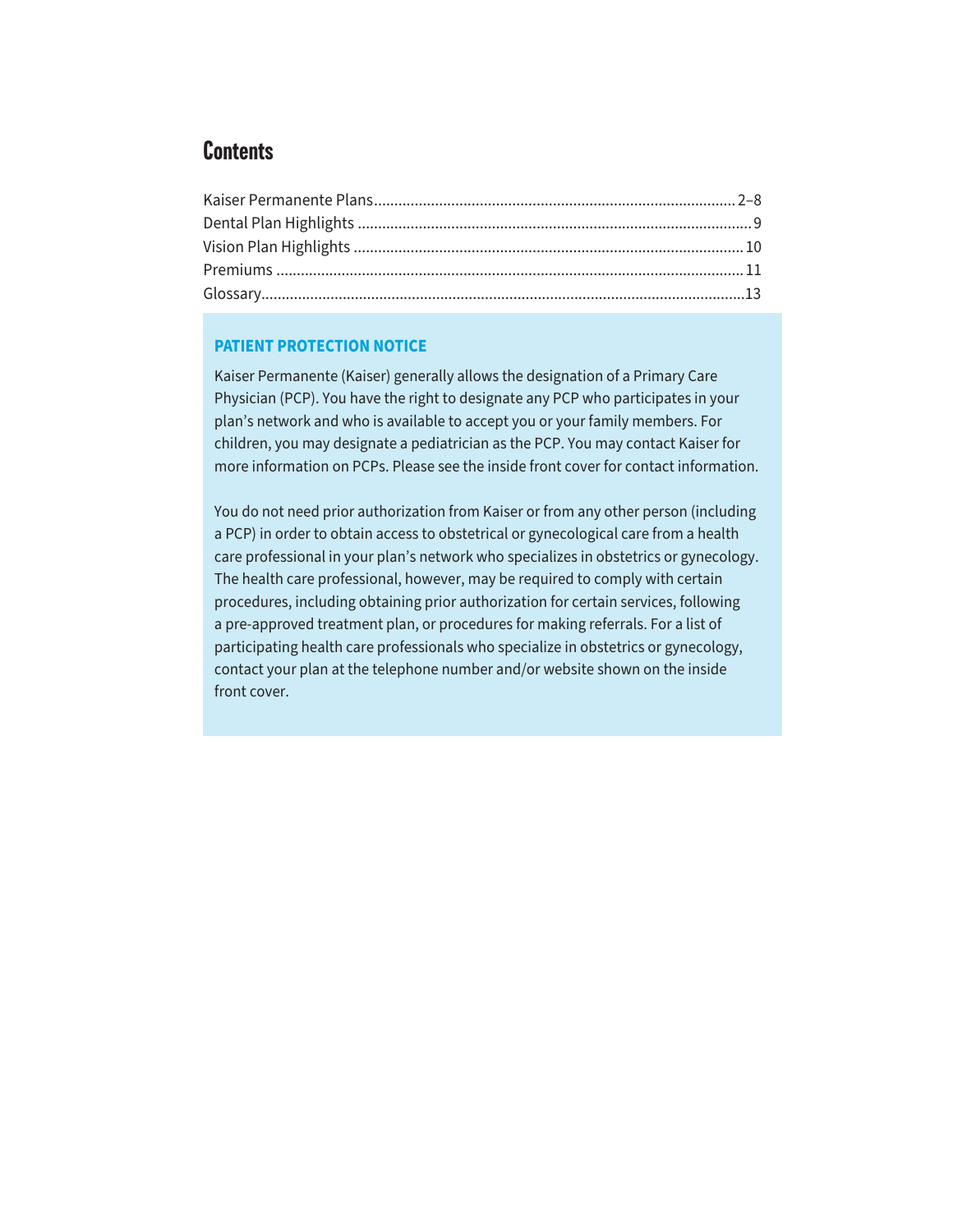|                                 | <b>HMO#1</b>                                                         | <b>HMO#2</b>                                                                               | <b>HDHP</b> |  |  |
|---------------------------------|----------------------------------------------------------------------|--------------------------------------------------------------------------------------------|-------------|--|--|
| <b>Part A: Type of Coverage</b> | In-Network Only (Out-of-Network care is not covered except as noted) |                                                                                            |             |  |  |
| 1. Type of Plan                 |                                                                      | Health Maintenance Organization (HMO)                                                      |             |  |  |
| Out-of-Network Care Covered?1   |                                                                      | Only for urgent and emergency care                                                         |             |  |  |
| Plan Availability               |                                                                      | Plan is available in the metro area from Fort Collins to Pueblo, as determined by ZIP code |             |  |  |

#### **Part B: Summary of Benefits**

**Important Note:** This booklet is not a contract; it is only a summary. The contents of this booklet are subject to the provisions of the policy, which contains all terms, covenants, and conditions of coverage. Your plan may exclude coverage for certain treatments, diagnoses, or services not noted below. The benefits shown in this summary may only be available if required plan procedures are followed (e.g., plans may require prior authorization, a referral from your PCP, or use of specified providers or facilities). Consult the actual policy to determine the exact terms and conditions of coverage. Coinsurance and copayment options reflect the amount the covered person will pay.

|                | Annual Deductible <sup>2</sup>                                                                                  |                                                                                                                                                                                 |                                                                                                                                                                                 |                                                                                                                                                                                        |
|----------------|-----------------------------------------------------------------------------------------------------------------|---------------------------------------------------------------------------------------------------------------------------------------------------------------------------------|---------------------------------------------------------------------------------------------------------------------------------------------------------------------------------|----------------------------------------------------------------------------------------------------------------------------------------------------------------------------------------|
|                | a. Individual                                                                                                   | No deductible                                                                                                                                                                   | \$1,000 per year                                                                                                                                                                | \$3,500 per year                                                                                                                                                                       |
|                | b. Family                                                                                                       | No deductible                                                                                                                                                                   | \$3,000 per year                                                                                                                                                                | \$7,000 per year                                                                                                                                                                       |
| 5.             | Out-of-Pocket Maximum <sup>3</sup>                                                                              |                                                                                                                                                                                 |                                                                                                                                                                                 |                                                                                                                                                                                        |
|                | a. Individual                                                                                                   | \$4,000 per year                                                                                                                                                                | \$3,000 per year                                                                                                                                                                | \$6,050 per year                                                                                                                                                                       |
|                | b. Family                                                                                                       | \$10,000 per year                                                                                                                                                               | \$6,000 per year                                                                                                                                                                | \$12,100 per year                                                                                                                                                                      |
|                | c. Is deductible included in the<br><b>Out-of-Pocket Maximum?</b>                                               | Not applicable                                                                                                                                                                  | <b>Yes</b>                                                                                                                                                                      | Yes                                                                                                                                                                                    |
|                | 6A. Covered Providers                                                                                           | Colorado Permanente Medical<br>Group, P.C. and Kaiser Permanente<br>affiliated network of primary care<br>and specialty physicians. See<br>provider directory for complete list | Colorado Permanente Medical<br>Group, P.C. and Kaiser Permanente<br>affiliated network of primary care<br>and specialty physicians. See<br>provider directory for complete list | <b>Colorado Permanente Medical</b><br>Group, P.C. and Kaiser Permanente<br>affiliated network of primary care<br>and specialty physicians. See<br>provider directory for complete list |
|                | 6B. With respect to network plans,<br>are all the providers listed in<br>6A accessible to me through<br>my PCP? | Yes. Referrals are not required for<br>most services                                                                                                                            | Yes. Referrals are not required for<br>most services                                                                                                                            | Yes. Referrals are not required for<br>most services                                                                                                                                   |
| 7.             | <b>Medical Office Visits<sup>4</sup></b><br>a. Primary Care Physicians                                          | \$25 copay per primary care<br>office visit                                                                                                                                     | \$25 copay per primary care office<br>visit, not subject to deductible                                                                                                          | 20% coinsurance per primary care<br>office visit, after deductible is met                                                                                                              |
| b. Specialists |                                                                                                                 | \$40 copay per specialist care<br>office visit                                                                                                                                  | \$45 copay per specialist<br>care office visit, not subject<br>to deductible                                                                                                    | 20% coinsurance per specialist<br>care office visit, after deductible<br>is met                                                                                                        |
|                |                                                                                                                 | Line 12 may apply for procedures<br>performed during an office visit                                                                                                            | 20% coinsurance for procedures<br>received during an office visit, after<br>deductible is met                                                                                   | 20% coinsurance for procedures<br>received during an office visit, after<br>deductible is met                                                                                          |
|                | 8. Preventive Care<br>No charge (100% covered)<br>a. Children's<br><b>Services</b>                              |                                                                                                                                                                                 | No charge (100% covered),<br>not subject to deductible                                                                                                                          | No charge (100% covered),<br>not subject to deductible                                                                                                                                 |
|                | b. Adults' Services                                                                                             | No charge (100% covered)                                                                                                                                                        | No charge (100% covered),<br>not subject to deductible                                                                                                                          | No charge (100% covered),<br>not subject to deductible                                                                                                                                 |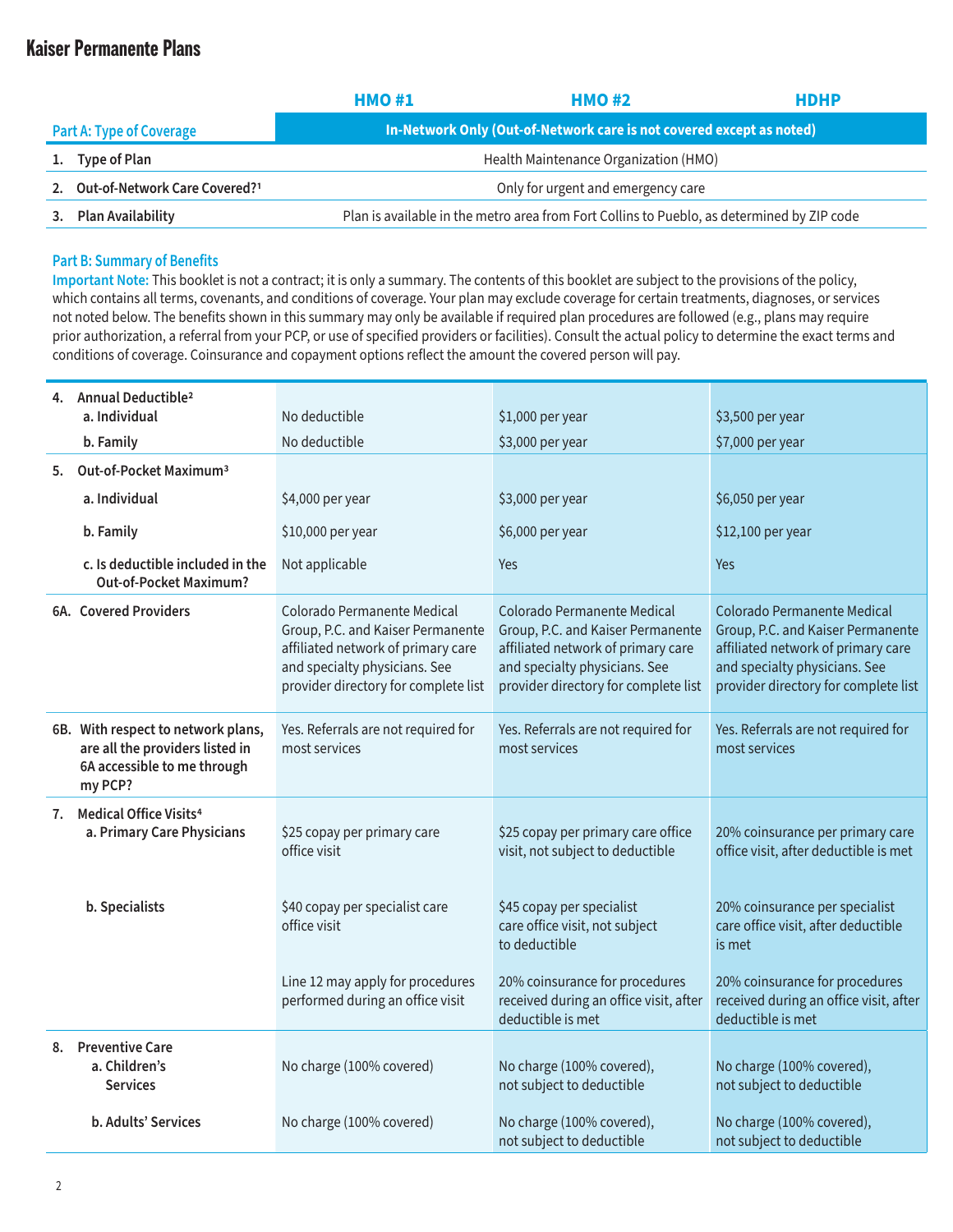| Part B: Summary of                                                                               | <b>HMO#1</b>                                                                                                                                                                                                                                                                                                                                                                                                         | <b>HMO#2</b>                                                                                                                                              | <b>HDHP</b>                                                                                                                                                                                                                       |
|--------------------------------------------------------------------------------------------------|----------------------------------------------------------------------------------------------------------------------------------------------------------------------------------------------------------------------------------------------------------------------------------------------------------------------------------------------------------------------------------------------------------------------|-----------------------------------------------------------------------------------------------------------------------------------------------------------|-----------------------------------------------------------------------------------------------------------------------------------------------------------------------------------------------------------------------------------|
| <b>Benefits (continued)</b>                                                                      |                                                                                                                                                                                                                                                                                                                                                                                                                      | In-Network Only (Out-of-Network care is not covered except as noted)                                                                                      |                                                                                                                                                                                                                                   |
| 9. Maternity<br>a. Prenatal Care<br>b. Delivery & Inpatient                                      | No charge (100% covered)<br>\$1,000 copay per admission                                                                                                                                                                                                                                                                                                                                                              | 20% coinsurance after deductible<br>is met<br>20% coinsurance after deductible                                                                            | 20% coinsurance after deductible<br>is met<br>20% coinsurance after deductible                                                                                                                                                    |
| Well Baby Care <sup>5</sup>                                                                      |                                                                                                                                                                                                                                                                                                                                                                                                                      | is met                                                                                                                                                    | is met                                                                                                                                                                                                                            |
| 10. Prescription Drugs <sup>6</sup><br>Level of Coverage<br>and Restrictions on<br>Prescriptions | Retail (30-day supply):<br>Retail (30-day supply):<br>\$15 Generic<br>\$15 Generic<br>\$40 Brand<br>\$40 Brand<br>\$60 Non-Preferred Brand<br>\$60 Non-Preferred Brand<br>20% up to \$250 Specialty<br>20% up to \$250 Specialty<br>Mail Order (90-day supply):<br>Mail Order (90-day supply):<br>\$30 Generic<br>\$30 Generic<br>\$80 Brand<br>\$80 Brand<br>\$120 Non-Preferred Brand<br>\$120 Non-Preferred Brand |                                                                                                                                                           | After deductible is met:<br>Retail (30-day supply):<br>\$10 Generic<br>\$30 Brand<br>50% Non-Preferred Brand<br>20% up to \$250 Specialty<br>Mail Order (90-day supply):<br>\$20 Generic<br>\$60 Brand<br>50% Non-Preferred Brand |
|                                                                                                  | Certain drugs limited to a 30-day<br>supply. For drugs on our approved<br>list, please contact your Clinical<br>Pharmacy Call Center                                                                                                                                                                                                                                                                                 | Certain drugs limited to a 30-day<br>supply. For drugs on our approved<br>list, please contact your Clinical<br>Pharmacy Call Center                      | Certain drugs limited to a 30-day<br>supply. For drugs on our approved<br>list, please contact your Clinical<br><b>Pharmacy Call Center</b>                                                                                       |
| 11. Inpatient Hospital                                                                           | \$1,000 copay per admission                                                                                                                                                                                                                                                                                                                                                                                          | 20% coinsurance after deductible<br>is met                                                                                                                | 20% coinsurance after deductible<br>is met                                                                                                                                                                                        |
| 12. Outpatient/Ambulatory<br>Surgery                                                             | \$300 copay per visit if performed<br>at an Ambulatory Surgery Center;<br>\$600 copay if performed at<br>a hospital                                                                                                                                                                                                                                                                                                  | \$500 copay per visit if performed<br>at an Ambulatory Surgery Center;<br>20% coinsurance after deductible<br>if performed at a hospital                  | 10% coinsurance after deductible<br>if performed at an Ambulatory<br>Surgery Center; 20% coinsurance<br>after deductible if performed at<br>a hospital                                                                            |
| 13. Diagnostics<br>a. Laboratory & X-ray                                                         | Diagnostic lab and X-ray: No charge<br>(100% covered)<br>Therapeutic X-ray: \$40 copay<br>per visit                                                                                                                                                                                                                                                                                                                  | Diagnostic lab: No charge (100%<br>covered), not subject to deductible<br>Diagnostic and Therapeutic X-ray:<br>20% coinsurance after deductible<br>is met | Diagnostic lab: 20% coinsurance<br>after deductible is met<br>Diagnostic and Therapeutic X-ray:<br>20% coinsurance after deductible<br>is met                                                                                     |
| b. MRI, Nuclear<br>Medicine, and Other<br><b>High-Tech Services</b>                              | MRI/CT/PET: \$100 copay<br>per procedure                                                                                                                                                                                                                                                                                                                                                                             | MRI/CT/PET: 20% coinsurance after<br>deductible is met                                                                                                    | MRI/CT/PET: 20% coinsurance after<br>deductible is met                                                                                                                                                                            |
| 14. Emergency Care <sup>7</sup>                                                                  | \$250 copay per visit at a Kaiser<br>Permanente designated Plan or<br>non-Plan emergency room, waived<br>if admitted as an inpatient<br>Line 13b procedures will generate a<br>separate copay per procedure                                                                                                                                                                                                          | 20% coinsurance at a Kaiser<br>Permanente designated Plan or<br>non-Plan emergency room, after<br>deductible is met                                       | 20% coinsurance at a Kaiser<br>Permanente designated Plan or<br>non-Plan emergency room, after<br>deductible is met                                                                                                               |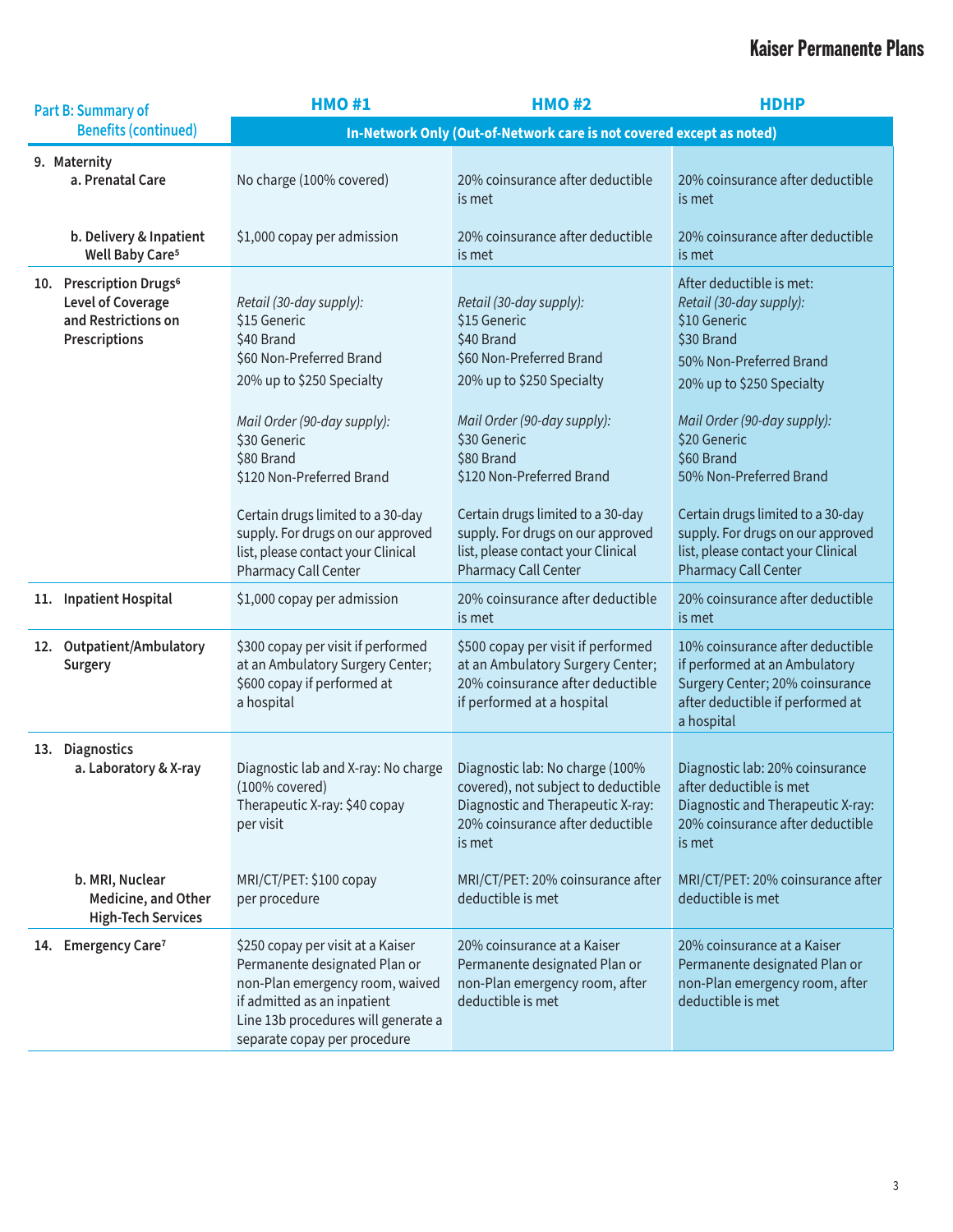| Part B: Summary of                                          | <b>HMO#1</b>                                                                                                                                                                                                                                                                                                                                                                                                                                                                                                                                                                         | <b>HMO#2</b>                                                                                                                              | <b>HDHP</b>                                                                                                                                                                                                                                                                                                              |  |  |  |
|-------------------------------------------------------------|--------------------------------------------------------------------------------------------------------------------------------------------------------------------------------------------------------------------------------------------------------------------------------------------------------------------------------------------------------------------------------------------------------------------------------------------------------------------------------------------------------------------------------------------------------------------------------------|-------------------------------------------------------------------------------------------------------------------------------------------|--------------------------------------------------------------------------------------------------------------------------------------------------------------------------------------------------------------------------------------------------------------------------------------------------------------------------|--|--|--|
| <b>Benefits (continued)</b>                                 | In-Network Only (Out-of-Network care is not covered except as noted)                                                                                                                                                                                                                                                                                                                                                                                                                                                                                                                 |                                                                                                                                           |                                                                                                                                                                                                                                                                                                                          |  |  |  |
| 15. Ambulance                                               | 20% coinsurance up to a maximum of<br>\$500 per trip                                                                                                                                                                                                                                                                                                                                                                                                                                                                                                                                 | 20% coinsurance up to a maximum of<br>\$500 per trip                                                                                      | 20% coinsurance after deductible<br>is met                                                                                                                                                                                                                                                                               |  |  |  |
| 16. Urgent, Non-Routine<br><b>After Hours Care</b>          | \$50 copay per after hours visit at<br>designated Kaiser Permanente<br>medical offices                                                                                                                                                                                                                                                                                                                                                                                                                                                                                               | \$45 copay per after hours visit at<br>designated Kaiser Permanente<br>medical offices, not subject to<br>deductible                      | 20% coinsurance per after hours visit<br>at designated Kaiser Permanente<br>medical offices, after deductible is<br>met; 20% coinsurance for procedures<br>received during an office visit, after<br>deductible is met                                                                                                   |  |  |  |
| 17. Mental Health Care                                      | Coverage is no less extensive than the<br>coverage provided for a<br>physical illness                                                                                                                                                                                                                                                                                                                                                                                                                                                                                                | Coverage is no less extensive than the<br>coverage provided for a<br>physical illness                                                     | Coverage is no less extensive than the<br>coverage provided for a<br>physical illness                                                                                                                                                                                                                                    |  |  |  |
| 18. Alcohol & Substance<br>Abuse                            | Coverage is no less extensive than the<br>coverage provided for a<br>physical illness                                                                                                                                                                                                                                                                                                                                                                                                                                                                                                | Coverage is no less extensive than the<br>coverage provided for a<br>physical illness                                                     | Coverage is no less extensive than the<br>coverage provided for a<br>physical illness                                                                                                                                                                                                                                    |  |  |  |
| 19. Physical,<br>Occupational, and<br><b>Speech Therapy</b> | For inpatient services, up to 60 days<br>per condition per Accumulation<br>Period                                                                                                                                                                                                                                                                                                                                                                                                                                                                                                    | For inpatient services, up to 60 days<br>per condition per Accumulation<br>Period                                                         | For inpatient services, up to 60 days<br>per condition per Accumulation<br>Period                                                                                                                                                                                                                                        |  |  |  |
|                                                             | Inpatient: \$1,000 copay<br>per admission                                                                                                                                                                                                                                                                                                                                                                                                                                                                                                                                            | Inpatient: 20% coinsurance after<br>deductible is met                                                                                     | Inpatient: 20% coinsurance after<br>deductible is met                                                                                                                                                                                                                                                                    |  |  |  |
|                                                             | Outpatient: \$25 copay per visit for up<br>to 20 visits per year for each type<br>of therapy                                                                                                                                                                                                                                                                                                                                                                                                                                                                                         | Outpatient: \$25 copay per visit<br>for up to 20 visits per year for<br>each type of therapy, not subject<br>to deductible                | Outpatient: 20% coinsurance for up<br>to 20 visits per year for each type of<br>therapy, after deductible is met                                                                                                                                                                                                         |  |  |  |
|                                                             | Therapy for congenital defects and<br>birth abnormalities is covered for<br>children up to age 5 for both acute<br>and chronic conditions                                                                                                                                                                                                                                                                                                                                                                                                                                            | Therapy for congenital defects and<br>birth abnormalities is covered for<br>children up to age 5 for both acute<br>and chronic conditions | Therapy for congenital defects and<br>birth abnormalities is covered for<br>children up to age 5 for both acute<br>and chronic conditions                                                                                                                                                                                |  |  |  |
| 20. Durable Medical<br>Equipment                            | No charge (100% covered)                                                                                                                                                                                                                                                                                                                                                                                                                                                                                                                                                             | 20% coinsurance                                                                                                                           | 20% coinsurance                                                                                                                                                                                                                                                                                                          |  |  |  |
| 21. Oxygen                                                  | No charge (100% covered)                                                                                                                                                                                                                                                                                                                                                                                                                                                                                                                                                             | 20% coinsurance, subject<br>to deductible                                                                                                 | 20% coinsurance after deductible<br>is met                                                                                                                                                                                                                                                                               |  |  |  |
| 22. Organ Transplants                                       | 20% coinsurance after deductible<br>Applicable inpatient and outpatient<br>is met-no waiting period. Covered<br>copays apply-no waiting period.<br>Covered transplants are limited to<br>transplants are limited to kidney,<br>kidney, kidney/pancreas, pancreas,<br>kidney/pancreas, pancreas, heart,<br>heart, heart/lung, lung, some bone<br>heart/lung, lung, some bone marrow,<br>marrow, cornea, liver, small bowel,<br>cornea, liver, small bowel, and small<br>and small bowel/liver<br>bowel/liver<br>20% coinsurance for inpatient<br>professional visits after deductible |                                                                                                                                           | 20% coinsurance after deductible<br>is met-no waiting period. Covered<br>transplants are limited to kidney,<br>kidney/pancreas, pancreas, heart,<br>heart/lung, lung, some bone marrow,<br>cornea, liver, small bowel, and small<br>bowel/liver<br>20% coinsurance for inpatient<br>professional visits after deductible |  |  |  |
|                                                             |                                                                                                                                                                                                                                                                                                                                                                                                                                                                                                                                                                                      | is met                                                                                                                                    | is met                                                                                                                                                                                                                                                                                                                   |  |  |  |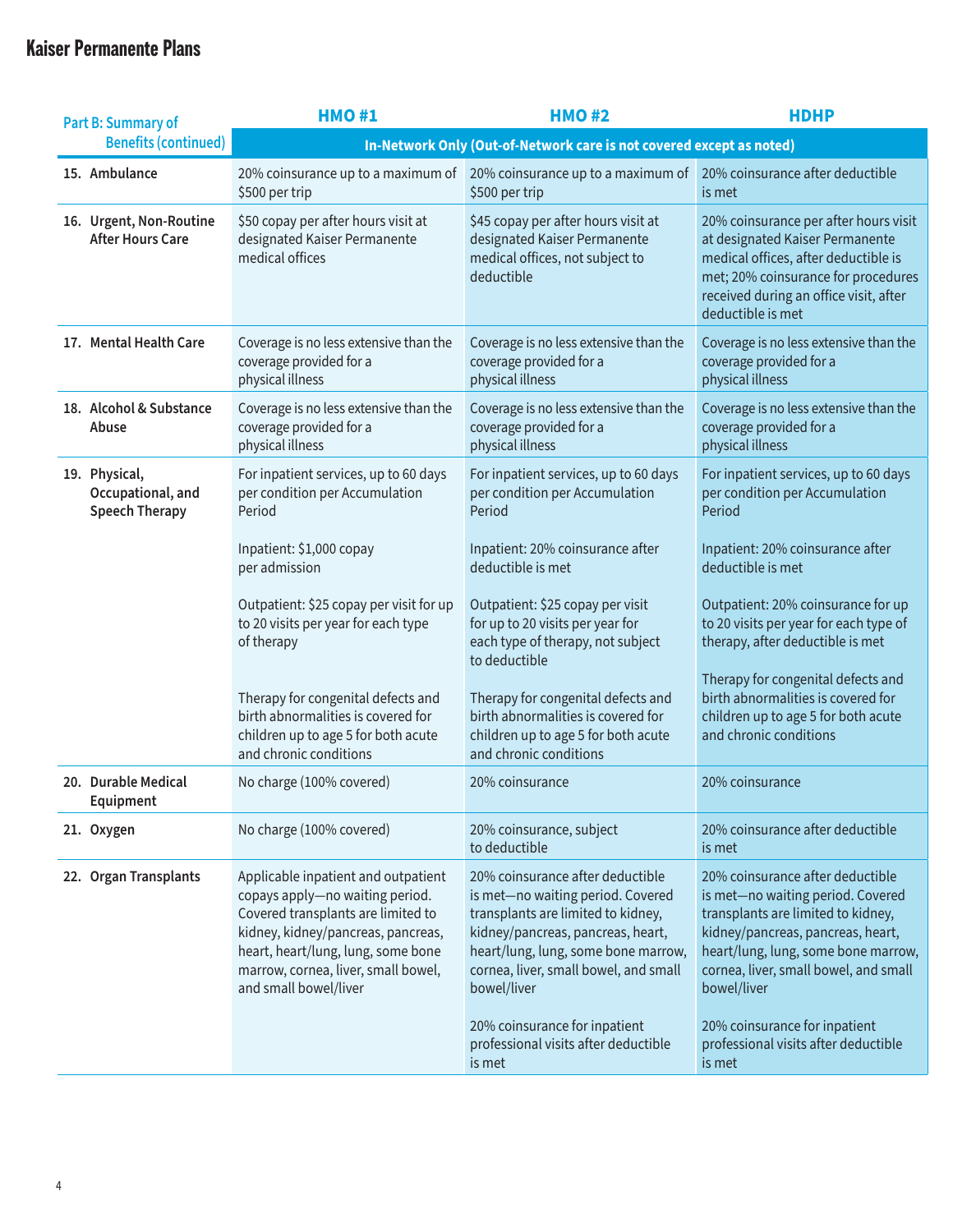| Part B: Summary of                          | <b>HMO#1</b>                                                                                                                                                       | <b>HMO#2</b>                                                                                                                                                                       | <b>HDHP</b>                                                                                                                                                                        |  |  |  |
|---------------------------------------------|--------------------------------------------------------------------------------------------------------------------------------------------------------------------|------------------------------------------------------------------------------------------------------------------------------------------------------------------------------------|------------------------------------------------------------------------------------------------------------------------------------------------------------------------------------|--|--|--|
| <b>Benefits (continued)</b>                 | In-Network Only (Out-of-Network care is not covered except as noted)                                                                                               |                                                                                                                                                                                    |                                                                                                                                                                                    |  |  |  |
| 23. Home Health Care                        | No charge (100% covered) for<br>prescribed medically necessary<br>part-time home health services                                                                   | 20% coinsurance for prescribed<br>medically necessary part-time home<br>health services, after deductible<br>is met                                                                | 20% coinsurance for prescribed<br>medically necessary part-time home<br>health services, after deductible<br>is met                                                                |  |  |  |
| 24. Hospice Care                            | No charge (100% covered) for<br>home-based hospice care                                                                                                            | No charge (100% covered) for<br>home-based hospice care                                                                                                                            | 20% coinsurance for home-based<br>hospice care, after deductible is met                                                                                                            |  |  |  |
| 25. Skilled Nursing<br><b>Facility Care</b> | No charge (100% covered) for up<br>to 100 days each calendar year for<br>prescribed skilled nursing facility<br>services at approved skilled<br>nursing facilities | 20% coinsurance for up to 100 days<br>each calendar year for prescribed<br>skilled nursing facility services at<br>approved skilled nursing facilities,<br>after deductible is met | 20% coinsurance for up to 100 days<br>each calendar year for prescribed<br>skilled nursing facility services at<br>approved skilled nursing facilities,<br>after deductible is met |  |  |  |
| 26. Dental Care                             | Not covered                                                                                                                                                        | Not covered                                                                                                                                                                        | Not covered                                                                                                                                                                        |  |  |  |
| 27. Vision Care                             | \$25 copay per vision exam, including<br>refraction test                                                                                                           | \$25 copay per vision exam;<br>20% coinsurance after deductible for<br>refraction test                                                                                             | 20% coinsurance after deductible for<br>vision exam and refraction test                                                                                                            |  |  |  |
|                                             | Hardware not covered                                                                                                                                               | Hardware not covered                                                                                                                                                               | Hardware not covered                                                                                                                                                               |  |  |  |
| 28. Chiropractic Care                       | \$25 copay per visit up to 20 visits<br>each calendar year                                                                                                         | \$25 copay per visit up to 20 visits<br>per year                                                                                                                                   | 20% coinsurance for up to 20 visits,<br>after deductible is met                                                                                                                    |  |  |  |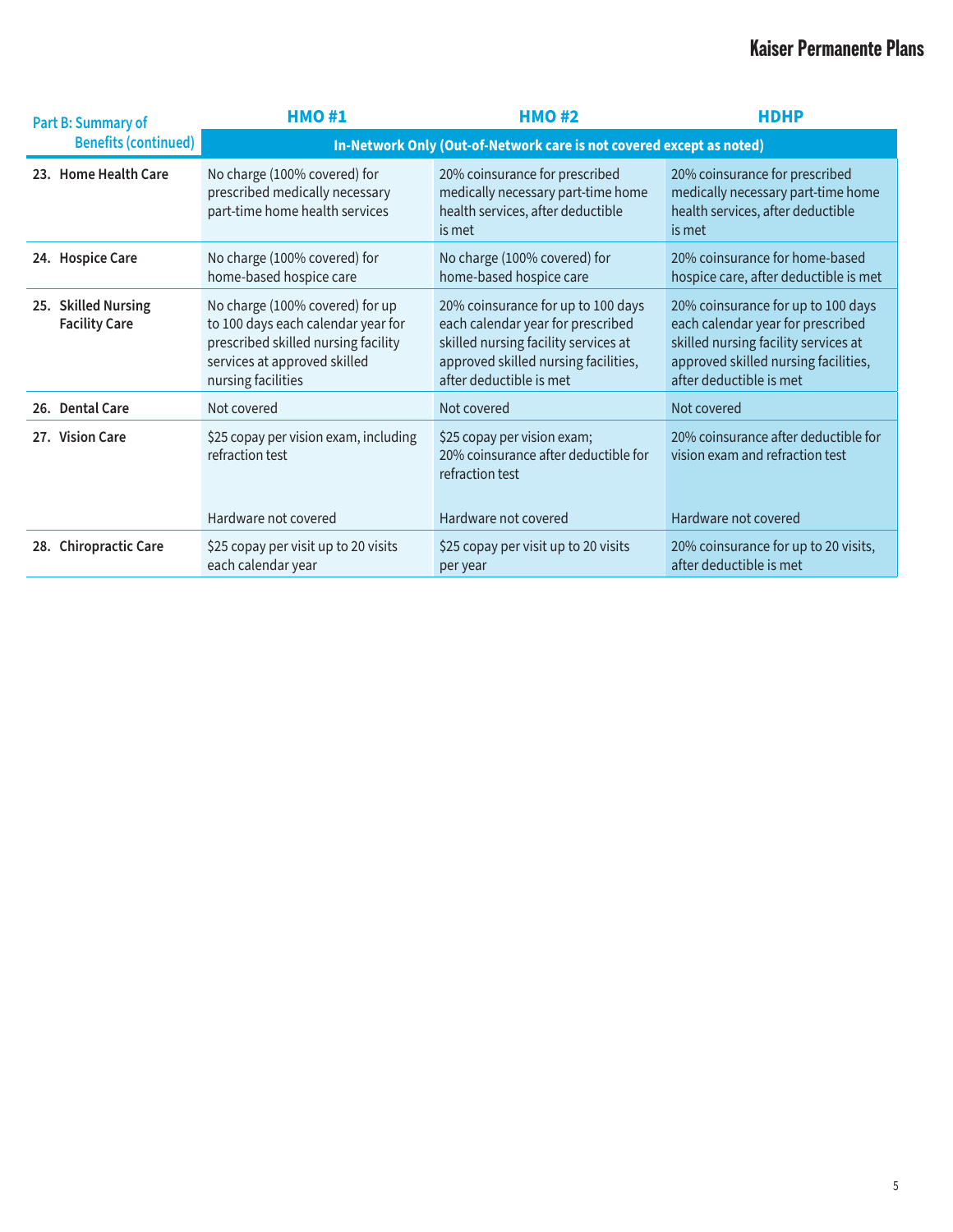| <b>Part C: Limitations</b>                                                  | <b>HMO#1</b>                                                                                                                                                                                                                                                                                                                                                                                                                                                                                                                                                                                                                                                                                                                                                                                                                                                        | <b>HMO#2</b>                                                                                                                                                                                                                                                                                                                                                                                                                                                                                                                                                                                                                                                                                                                                                                                                                                                        | <b>HDHP</b>                                                                                                                                                                                                                                                                                                                                                                                                                                                                                                                                                                                                                                                                                                                                                                                                                                                                                                                                               |
|-----------------------------------------------------------------------------|---------------------------------------------------------------------------------------------------------------------------------------------------------------------------------------------------------------------------------------------------------------------------------------------------------------------------------------------------------------------------------------------------------------------------------------------------------------------------------------------------------------------------------------------------------------------------------------------------------------------------------------------------------------------------------------------------------------------------------------------------------------------------------------------------------------------------------------------------------------------|---------------------------------------------------------------------------------------------------------------------------------------------------------------------------------------------------------------------------------------------------------------------------------------------------------------------------------------------------------------------------------------------------------------------------------------------------------------------------------------------------------------------------------------------------------------------------------------------------------------------------------------------------------------------------------------------------------------------------------------------------------------------------------------------------------------------------------------------------------------------|-----------------------------------------------------------------------------------------------------------------------------------------------------------------------------------------------------------------------------------------------------------------------------------------------------------------------------------------------------------------------------------------------------------------------------------------------------------------------------------------------------------------------------------------------------------------------------------------------------------------------------------------------------------------------------------------------------------------------------------------------------------------------------------------------------------------------------------------------------------------------------------------------------------------------------------------------------------|
| and Exclusions                                                              | In-Network Only (Out-of-Network care is not covered except as noted)                                                                                                                                                                                                                                                                                                                                                                                                                                                                                                                                                                                                                                                                                                                                                                                                |                                                                                                                                                                                                                                                                                                                                                                                                                                                                                                                                                                                                                                                                                                                                                                                                                                                                     |                                                                                                                                                                                                                                                                                                                                                                                                                                                                                                                                                                                                                                                                                                                                                                                                                                                                                                                                                           |
| 29. Significant Additional<br><b>Covered Services</b>                       | Virtual care options including email,<br>e-visits, chat online, phone, video,<br>and on-demand video are available<br>at no cost.<br>When traveling, urgent and<br>emergency care are available 24/7<br>worldwide. Additionally, visiting<br>member services from another Kaiser<br>regional health plan are available,<br>subject to the terms and conditions<br>of the member's home plan.<br>Contact the "Away from Home<br>Travel Line" at 951-268-3900 or<br>online at www.kp.org/travel for<br>more information.<br>A limited benefit is also available<br>to dependents, up to age 26,<br>receiving care outside any Kaiser<br>regional health plan service<br>area. The Dependent Out-of-Area<br>benefit is limited to certain office<br>visits, diagnostic X-rays, physical,<br>occupational, and speech therapy,<br>and approved prescription drug fills. | Virtual care options including email,<br>e-visits, chat online, phone, video,<br>and on-demand video are available<br>at no cost.<br>When traveling, urgent and<br>emergency care are available 24/7<br>worldwide. Additionally, visiting<br>member services from another Kaiser<br>regional health plan are available,<br>subject to the terms and conditions<br>of the member's home plan.<br>Contact the "Away from Home<br>Travel Line" at 951-268-3900 or<br>online at www.kp.org/travel for<br>more information.<br>A limited benefit is also available<br>to dependents, up to age 26,<br>receiving care outside any Kaiser<br>regional health plan service<br>area. The Dependent Out-of-Area<br>benefit is limited to certain office<br>visits, diagnostic X-rays, physical,<br>occupational, and speech therapy,<br>and approved prescription drug fills. | Virtual care options, including<br>email, e-visits, and chat online are<br>available at no cost. Phone, video, and<br>on-demand video visits with a Kaiser<br>provider are no cost only after the<br>deductible is met.<br>When traveling, urgent and<br>emergency care are available 24/7<br>worldwide. Additionally, visiting<br>member services from another Kaiser<br>regional health plan are available,<br>subject to the terms and conditions<br>of the member's home plan.<br>Contact the "Away from Home<br>Travel Line" at 951-268-3900 or<br>online at www.kp.org/travel for<br>more information.<br>A limited benefit is also available<br>to dependents, up to age 26,<br>receiving care outside any Kaiser<br>regional health plan service<br>area. The Dependent Out-of-Area<br>benefit is limited to certain office<br>visits, diagnostic X-rays, physical,<br>occupational, and speech therapy,<br>and approved prescription drug fills. |
| 30. What treatments<br>and conditions are<br>excluded under this<br>policy? | Experimental and investigational<br>services are not covered. Other<br>exclusions vary by policy.<br>A list of exclusions is available<br>immediately upon request from your<br>carrier or plan sponsor. Review the<br>list to see if a service or treatment<br>you may need is excluded from<br>the policy.                                                                                                                                                                                                                                                                                                                                                                                                                                                                                                                                                        | Experimental and investigational<br>services are not covered. Other<br>exclusions vary by policy.<br>A list of exclusions is available<br>immediately upon request from your<br>carrier or plan sponsor. Review the<br>list to see if a service or treatment<br>you may need is excluded from<br>the policy.                                                                                                                                                                                                                                                                                                                                                                                                                                                                                                                                                        | Experimental and investigational<br>services are not covered. Other<br>exclusions vary by policy.<br>A list of exclusions is available<br>immediately upon request from your<br>carrier or plan sponsor. Review the<br>list to see if a service or treatment<br>you may need is excluded from<br>the policy.                                                                                                                                                                                                                                                                                                                                                                                                                                                                                                                                                                                                                                              |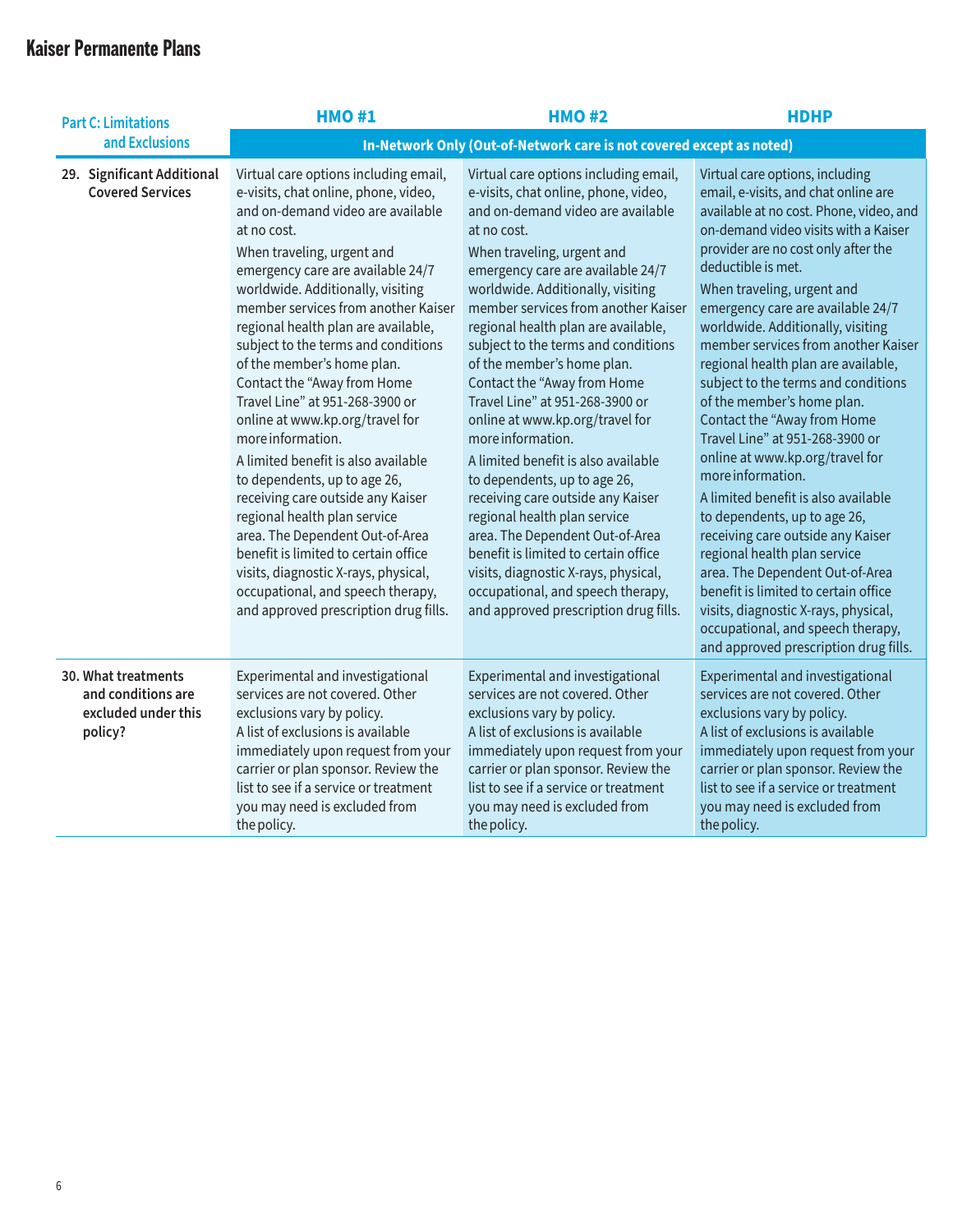|                                                                                                                                                                              | <b>HMO#1</b>                                                                                 | <b>HDHP</b>                                                                                  |                                                                                                     |  |  |
|------------------------------------------------------------------------------------------------------------------------------------------------------------------------------|----------------------------------------------------------------------------------------------|----------------------------------------------------------------------------------------------|-----------------------------------------------------------------------------------------------------|--|--|
| Part D: Using the Plan                                                                                                                                                       |                                                                                              | In-Network Only (Out-of-Network care is not covered except as noted)                         |                                                                                                     |  |  |
| 31. Does the enrollee have to<br>obtain a referral and/or prior<br>authorization for specialty care<br>in most or all cases?                                                 | No                                                                                           | <b>No</b>                                                                                    | <b>No</b>                                                                                           |  |  |
| 32. Is prior authorization required<br>for surgical procedures and<br>hospital care (except in an<br>emergency)?                                                             | <b>Yes</b><br>Yes<br>Yes                                                                     |                                                                                              |                                                                                                     |  |  |
| 33. If the provider charges more for<br>a covered service than the plan<br>pays, does the enrollee have to<br>pay the difference?                                            | <b>No</b>                                                                                    | <b>No</b>                                                                                    | <b>No</b>                                                                                           |  |  |
| 34. What is the main customer<br>service phone number?                                                                                                                       | 303-338-3800 or<br>1-800-632-9700                                                            | 303-338-3800 or<br>1-800-632-9700                                                            | 303-338-3800 or<br>1-800-632-9700                                                                   |  |  |
| 35. Whom do I write/call if I have<br>a complaint or want to file a<br>grievance? <sup>8</sup>                                                                               | <b>Member Services</b><br>2500 S. Havana Street<br>Aurora, CO 80014<br>303-338-3800          | <b>Member Services</b><br>2500 S. Havana Street<br>Aurora, CO 80014<br>303-338-3800          | <b>Member Services</b><br>2500 S. Havana Street<br>Aurora, CO 80014<br>303-338-3800                 |  |  |
| 36. Whom do I contact if I am not<br>satisfied with the resolution of<br>my complaint or grievance?                                                                          | Write to: Colorado PERA<br><b>Insurance Division</b><br>PO Box 5800<br>Denver, CO 80217-5800 | Write to: Colorado PERA<br><b>Insurance Division</b><br>PO Box 5800<br>Denver, CO 80217-5800 | <b>Write to: Colorado PERA</b><br><b>Insurance Division</b><br>PO Box 5800<br>Denver, CO 80217-5800 |  |  |
| 37. To assist in filing a grievance,<br>indicate the form number of this<br>policy; whether it is individual,<br>small, or large group; and if it is<br>a short-term policy. | Policy forms:<br>LGEOC-DENCOS (01-09) and<br>GA-Large-DENCOS (01-09)<br>Large Group          | Policy forms:<br>DEDEOC-DENCOS (01-09) and<br>GA-Large-DENCOS (01-09)<br>Large Group         | Policy forms:<br>LGHDEOC-DENCOS (01-09)<br>Large Group                                              |  |  |
| 38. Does the plan have a binding<br>arbitration clause?                                                                                                                      | Yes                                                                                          | Yes                                                                                          | Yes                                                                                                 |  |  |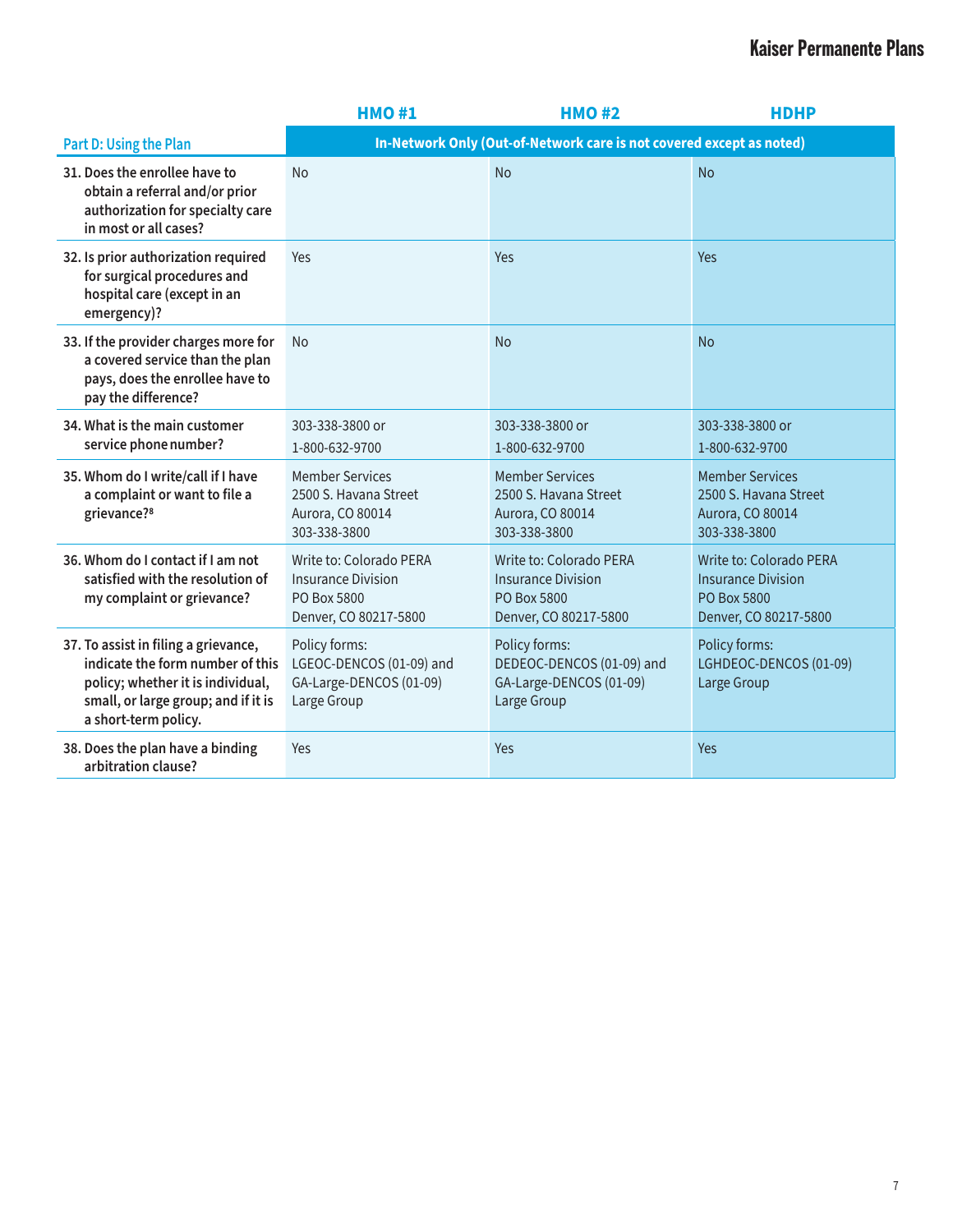**Endnotes**

- 1. **"Network"** refers to a specified group of physicians, hospitals, medical clinics, and other health care providers that your plan may require you to use in order to get any coverage at all under the plan, or that the plan may encourage you to use because it pays more of your bill if you use their network providers (i.e., go In-Network) than if you don't (i.e., go Out-of-Network).
- 2. **"Deductible"** means the amount you will have to pay for allowable covered expenses under a health plan during a specified time period (e.g., a year) before the carrier will cover those expenses. The specific expenses that are subject to deductible may vary by policy.
- 3. **"Out-of-Pocket Maximum"** means the maximum amount you will have to pay for allowable covered expenses under a health plan.
- 4. **"Medical office visits"** include physician, mid-level practitioner, and specialist visits.
- 5. **"Well baby care"** includes an In-hospital newborn pediatric visit and newborn hearing screening. The hospital copay applies to mother and well-baby together; there are not separate copays.
- 6. **"Prescription drugs"** otherwise excluded are not covered, regardless of whether generic, brand, non-preferred brand, or specialty.
- 7. **"Emergency care"** means services delivered by an emergency care facility which are necessary to screen and stabilize a covered person. The plan must cover this care if a prudent lay person having average knowledge of health services and medicine and acting reasonably would have believed that an emergency medical condition or life- or limb-threatening emergency existed.
- 8. **"Grievances"** or grievance procedures are required by all plans by Colorado law. Write the Colorado Division of Insurance for a copy of those procedures.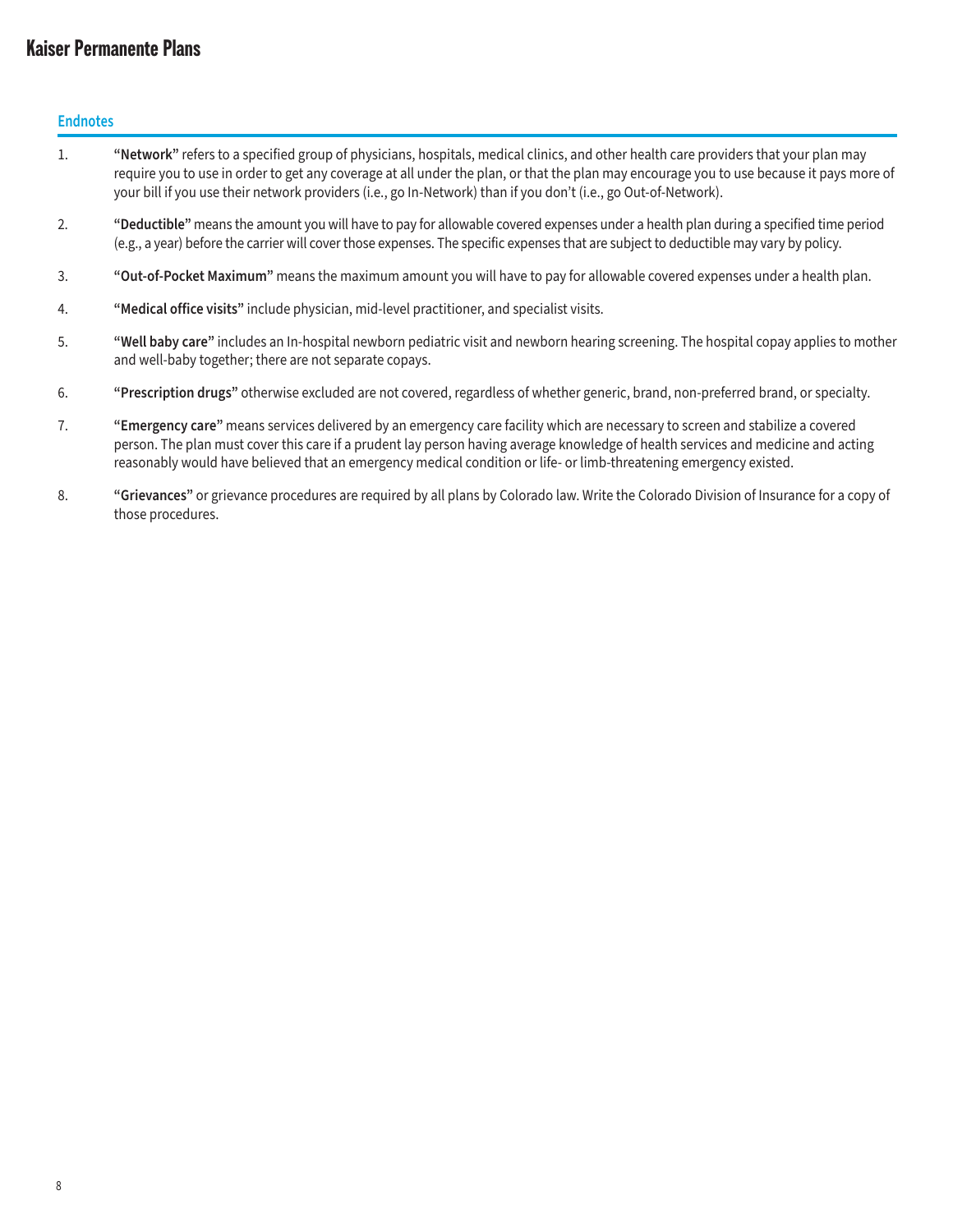## **Dental Plan Highlights**

| <b>Network Information</b>                                     | <b>Cigna Dental HMO</b>                                                                          | <b>Cigna Dental PPO</b>                | <b>Delta Dental PPO</b>                                                   |
|----------------------------------------------------------------|--------------------------------------------------------------------------------------------------|----------------------------------------|---------------------------------------------------------------------------|
| Provider Network                                               | <b>Cigna Dental Care Access</b>                                                                  | Cigna Dental<br>DPPO Advantage Network | Delta Dental PPO Network                                                  |
| How to Find a Dentist                                          | Search www.cigna.com<br>Search www.cigna.com<br>or call 1-877-635-7372<br>or call 1-877-635-7372 |                                        | Search www.deltadentalco.com<br>or call Delta Dental at<br>1-800-610-0201 |
| Plan Availability                                              | Nationwide<br>Metro Denver, Front Range,<br>and major metro areas<br>in many states              |                                        | Nationwide                                                                |
| <b>Features</b>                                                |                                                                                                  |                                        |                                                                           |
| Individual Plan Annual Deductible <sup>1</sup>                 | None                                                                                             | \$100                                  | \$100                                                                     |
| Family Plan Annual Deductible <sup>1</sup>                     | None                                                                                             | \$200                                  | \$200                                                                     |
| Annual Benefit Maximum <sup>2</sup><br>(per individual)        | None                                                                                             | \$1,500                                | \$1,500                                                                   |
| Lifetime Benefit Maximums for<br>Orthodontics (per individual) | No limitation                                                                                    | \$1,500                                | \$1,500                                                                   |

| <b>Covered Services</b>               | <b>Covered in-network only</b> | <b>Covered in- and out-of-network</b>                  |                           |  |
|---------------------------------------|--------------------------------|--------------------------------------------------------|---------------------------|--|
| <b>Diagnostic and Preventive</b>      | <b>Your Copay</b>              | What you pay if you use a network dentist <sup>3</sup> |                           |  |
| Office Visit                          | \$0 copay                      | <b>Nothing</b>                                         | <b>Nothing</b>            |  |
| Oral Exams and Regular Cleanings      | \$0 copay                      | Nothing                                                | Nothing                   |  |
| X-Rays                                | \$0 copay                      | Nothing                                                | Nothing                   |  |
| <b>Sealants</b>                       | \$12 per tooth                 | Nothing                                                | <b>Nothing</b>            |  |
| <b>Basic Services</b>                 |                                |                                                        |                           |  |
| Basic Restorative (fillings)          | \$0 to \$115 copay             | 20% of PPO Contracted Fee                              | 20% of PPO Contracted Fee |  |
| Oral Surgery (extractions)            | \$13 to \$125 copay            | 20% of PPO Contracted Fee                              | 20% of PPO Contracted Fee |  |
| Endodontics (root canal therapy)      | \$14 to \$430 copay            | 20% of PPO Contracted Fee                              | 20% of PPO Contracted Fee |  |
| Periodontics (gum disease treatment)  | \$42 to \$430 copay            | 20% of PPO Contracted Fee                              | 20% of PPO Contracted Fee |  |
| <b>Major Services</b>                 |                                |                                                        |                           |  |
| Prosthodontics (dentures, bridges)    | \$43 to \$715 copay            | 50% of PPO Contracted Fee                              | 50% of PPO Contracted Fee |  |
| Special Restorative (crowns, bridges) | \$13 to \$500 copay            | 50% of PPO Contracted Fee                              | 50% of PPO Contracted Fee |  |
| Orthodontics (braces)                 | \$67 to \$2,376 copay          | 50% of PPO Contracted Fee                              | 50% of PPO Contracted Fee |  |
| Implants                              | \$82 to \$1,015 copay          | 50% of PPO Contracted Fee                              | 50% of PPO Contracted Fee |  |

1 Deductible applies to Basic and Major Services, but not Diagnostic and Preventive.

2 Benefits paid for preventive care do not apply to the Annual Benefit Maximum.

3 You have the lowest cost if you use a DPPO Advantage dentist under Cigna or a PPO dentist for Delta Dental. If you see a dentist who does not participate in the plan's network, you may be balance billed, meaning you will pay the difference between the PPO contracted fee and the fee charged by the dentist, in addition to any deductible and coinsurance.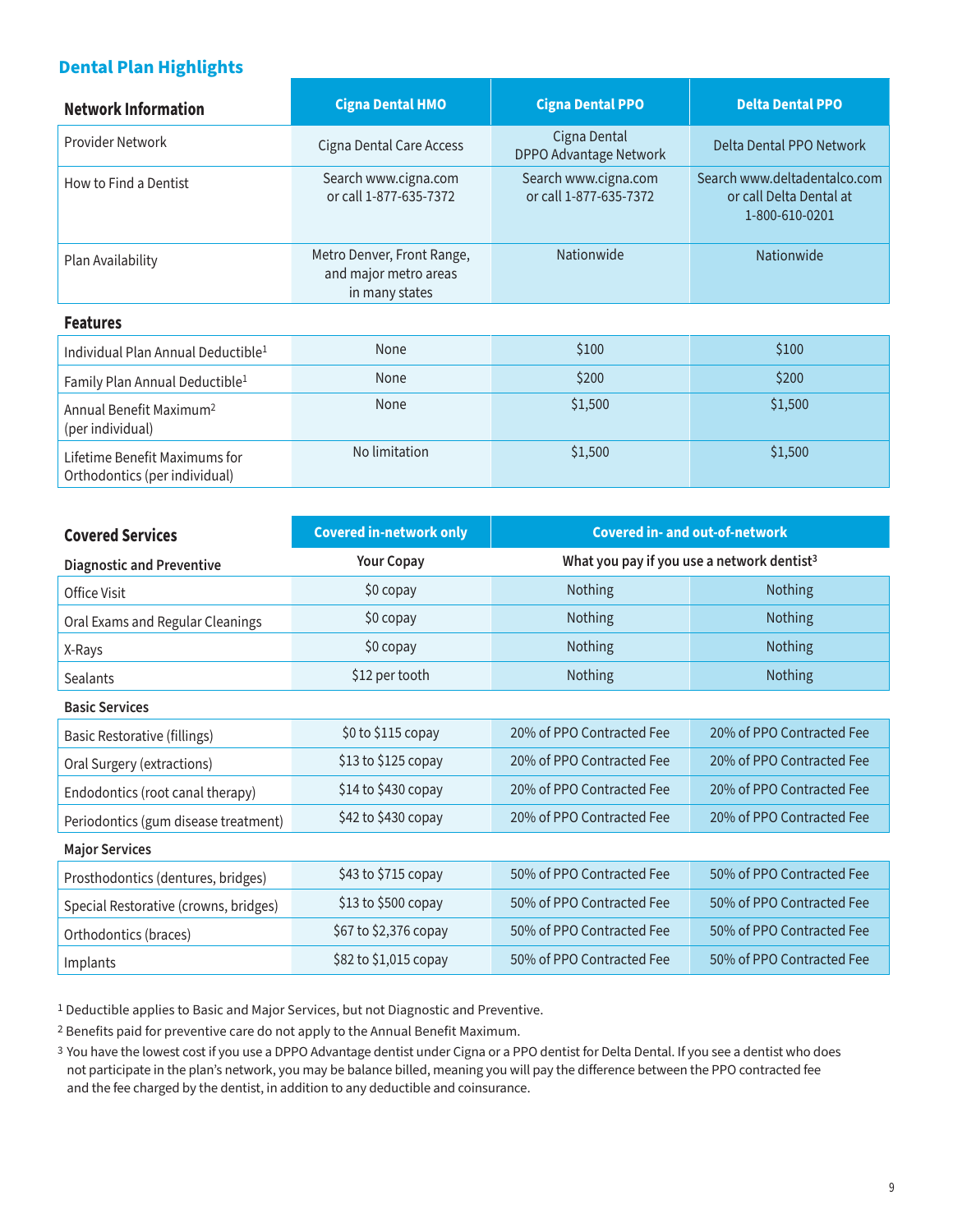## **Vision Plan Highlights**

|                                                                                                             | <b>In-Network</b>                                                                                 | <b>Vision PPO #1</b><br><b>Out-of-Network</b>                                      | <b>In-Network</b>                                                                                 | <b>Vision PPO #2</b><br><b>Out-of-Network</b>                                      | <b>In-Network</b>                                                                 | <b>Vision PPO #3</b><br><b>Out-of-Network</b>                                      |  |
|-------------------------------------------------------------------------------------------------------------|---------------------------------------------------------------------------------------------------|------------------------------------------------------------------------------------|---------------------------------------------------------------------------------------------------|------------------------------------------------------------------------------------|-----------------------------------------------------------------------------------|------------------------------------------------------------------------------------|--|
| <b>Plan Availability</b>                                                                                    |                                                                                                   |                                                                                    |                                                                                                   | Nationwide                                                                         |                                                                                   |                                                                                    |  |
| <b>VSP Network Doctors</b><br>See VSP Choice Network<br>directory for a complete list<br>of current doctors | Nationwide<br>access to<br>thousands of<br>private practice<br>VSP doctors                        | Non-VSP<br>providers<br>licensed or<br>certified to<br>provide covered<br>benefits | Nationwide<br>access to<br>thousands of<br>private practice<br><b>VSP</b> doctors                 | Non-VSP<br>providers<br>licensed or<br>certified to<br>provide covered<br>benefits | Nationwide<br>access to<br>thousands of<br>private practice<br><b>VSP</b> doctors | Non-VSP<br>providers<br>licensed or<br>certified to<br>provide covered<br>benefits |  |
| <b>Well Vision Exam</b><br>(Every 12 months)                                                                | \$10 copay, then<br>covered in full                                                               | \$10 copay, then<br>covered up to \$45                                             | \$25 copay, then<br>covered in full                                                               | \$25 copay, then<br>covered up to \$45                                             | \$10 copay, then<br>covered in full                                               | \$10 copay, then<br>covered up to \$45                                             |  |
| <b>Prescription Glasses</b>                                                                                 |                                                                                                   | \$25 copay for lenses and frame                                                    |                                                                                                   | \$25 copay for lenses and frame                                                    | 20% discount off                                                                  | Not covered                                                                        |  |
| Lenses                                                                                                      |                                                                                                   | Covered once every 12 months                                                       |                                                                                                   | Covered once every 12 months                                                       | complete pair<br>of glasses only;                                                 |                                                                                    |  |
| Single Vision                                                                                               |                                                                                                   | Covered in full Covered up to \$30                                                 | Covered in full                                                                                   | Covered up to \$30                                                                 | no discount<br>for lenses only,                                                   |                                                                                    |  |
| <b>Bifocal</b>                                                                                              | Covered in full                                                                                   | Covered up to \$50                                                                 | Covered in full                                                                                   | Covered up to \$50                                                                 | frame only, or                                                                    |                                                                                    |  |
| Trifocal                                                                                                    |                                                                                                   | Covered in full Covered up to \$65                                                 | Covered in full                                                                                   | Covered up to \$65                                                                 | replacement<br>parts or repairs                                                   |                                                                                    |  |
| Frame <sup>1</sup>                                                                                          |                                                                                                   | Covered once every 12 months                                                       |                                                                                                   | Covered once every 24 months                                                       |                                                                                   |                                                                                    |  |
|                                                                                                             | \$160 allowance,<br>\$180 on<br>featured frame<br>brands                                          | Covered up<br>to \$70                                                              | \$115 allowance,<br>\$165 on<br>featured frame<br>brands                                          | Covered up<br>to \$70                                                              |                                                                                   |                                                                                    |  |
| Contacts <sup>2</sup>                                                                                       |                                                                                                   | Covered once every 12 months                                                       | Covered once every 12 months                                                                      |                                                                                    | 15% discount                                                                      | Not covered                                                                        |  |
|                                                                                                             | \$160 allowance<br>for evaluation,<br>fitting, and<br>lenses                                      | \$105 allowance<br>for evaluation,<br>fitting, and<br>lenses                       | \$105 allowance<br>for evaluation,<br>fitting, and<br>lenses                                      | \$105 allowance<br>for evaluation,<br>fitting, and<br>lenses                       | for evaluation<br>and fitting, no<br>discount for<br>lenses                       |                                                                                    |  |
| Lens Options                                                                                                | Standard<br>progressives<br>covered in full.<br>Discounts for all<br>other options<br>average 30% | Not covered                                                                        | Standard<br>progressives<br>covered in full.<br>Discounts for all<br>other options<br>average 30% | Not covered                                                                        | 20% discount                                                                      | Not covered                                                                        |  |
| Easy Options Upgrades                                                                                       | Select one<br>upgrade $3$                                                                         | Not covered                                                                        | Not covered                                                                                       | Not covered                                                                        | Not covered                                                                       | Not covered                                                                        |  |
| <b>Additional Glasses</b><br>(Including Sunglasses)                                                         | 20% discount                                                                                      | Not covered                                                                        | 20% discount                                                                                      | Not covered                                                                        | 20% discount                                                                      | Not covered                                                                        |  |
| <b>Laser Vision Correction</b>                                                                              | 15% discount                                                                                      | Not covered                                                                        | 15% discount                                                                                      | Not covered                                                                        | 15% discount                                                                      | Not covered                                                                        |  |

1 Frame allowance is higher if Marchon featured frame brands are selected.

<sup>2</sup> You may choose prescription glasses or contacts, but not both, once every 12 or 24 months as noted above.

3 Upgrade options are: an additional \$70 frame allowance, an additional \$40 contact lens allowance, fully-covered premium or custom progressive lenses, fully-covered light-reactive lenses, or fully-covered anti-glare coating.

VSP partners with TruHearing to offer VSP enrollees in PERACare special discounts on hearing tests and hearing aids. Call 1-866-929-3827 and tell them you are with Colorado PERA to schedule a hearing test and learn if you need a hearing aid.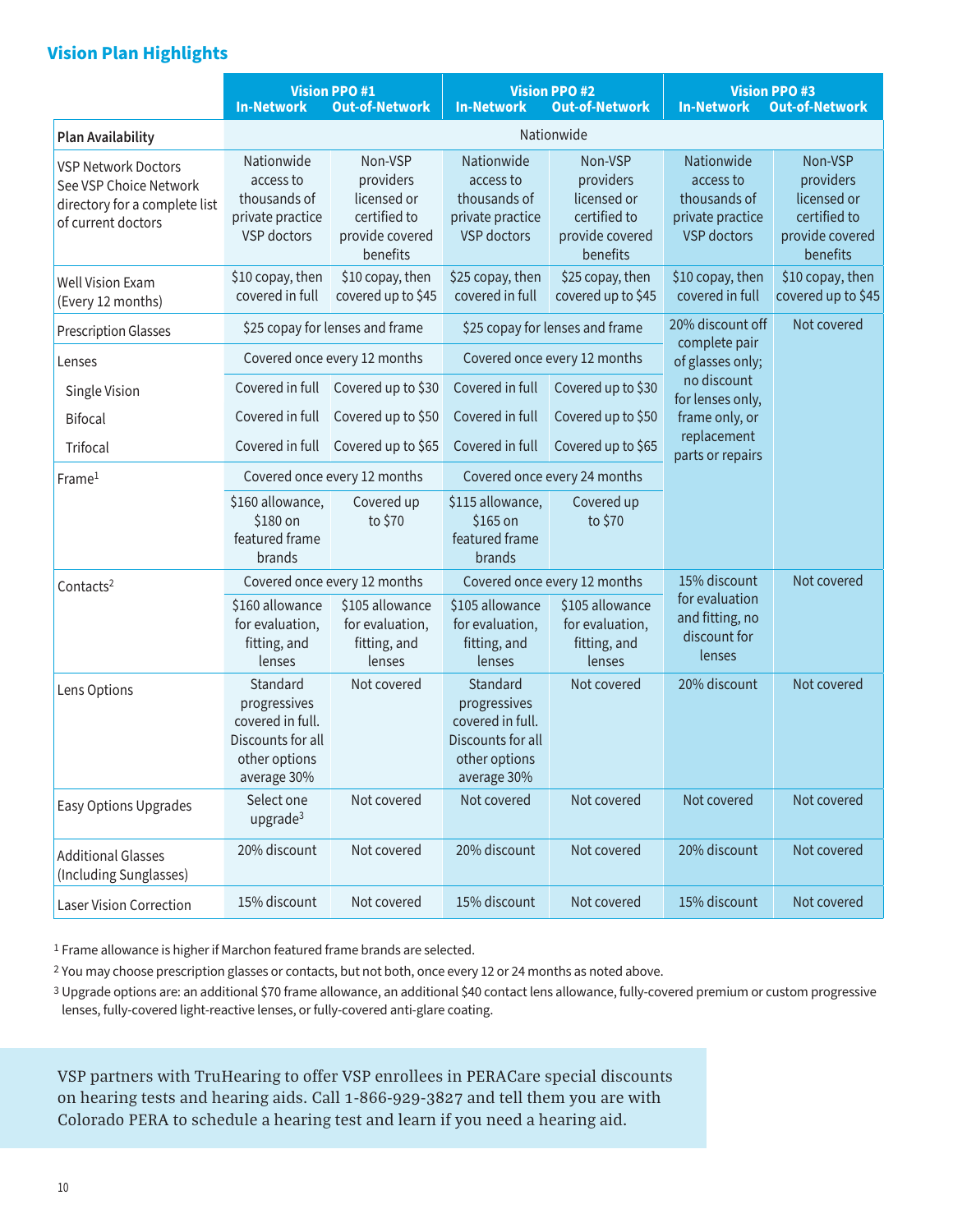# **Premiums**

# **Kaiser Permanente Plans**

| <b>HMO#1</b> | <b>HMO#2</b> | <b>HDHP</b> |
|--------------|--------------|-------------|
| \$743.00     | \$650.00     | \$400.00    |
| \$1,483.00   | \$1,297.00   | \$797.00    |
| \$1,373.00   | \$1,200.00   | \$739.00    |
| \$2,143.00   | \$1,872.00   | \$1,153.00  |
|              |              |             |

# **Cigna Dental Plans**

|                                | <b>HMO</b> | <b>PPO</b> |
|--------------------------------|------------|------------|
| Employee Only                  | \$16.00    | \$40.06    |
| Employee + Spouse              | \$32.01    | \$80.13    |
| Employee + Child(ren)          | \$36.83    | \$92.15    |
| Employee + Spouse + Child(ren) | \$51.23    | \$128.21   |

## **Delta Dental Plan**

|                                | <b>PPO</b> |  |
|--------------------------------|------------|--|
| Employee Only                  | \$38.06    |  |
| Employee + Spouse              | \$76.08    |  |
| Employee + Child(ren)          | \$87.50    |  |
| Employee + Spouse + Child(ren) | \$121.75   |  |

# **VSP Vision Plans**

|                                | <b>PPO#1</b> | <b>PPO#2</b> | <b>PPO#3</b> |
|--------------------------------|--------------|--------------|--------------|
| Employee Only                  | \$8.85       | \$4.70       | \$0.77       |
| Employee + Spouse              | \$14.19      | \$7.58       | \$1.20       |
| Employee + Child(ren)          | \$14.47      | \$7.74       | \$1.24       |
| Employee + Spouse + Child(ren) | \$23.36      | \$12.46      | \$2.00       |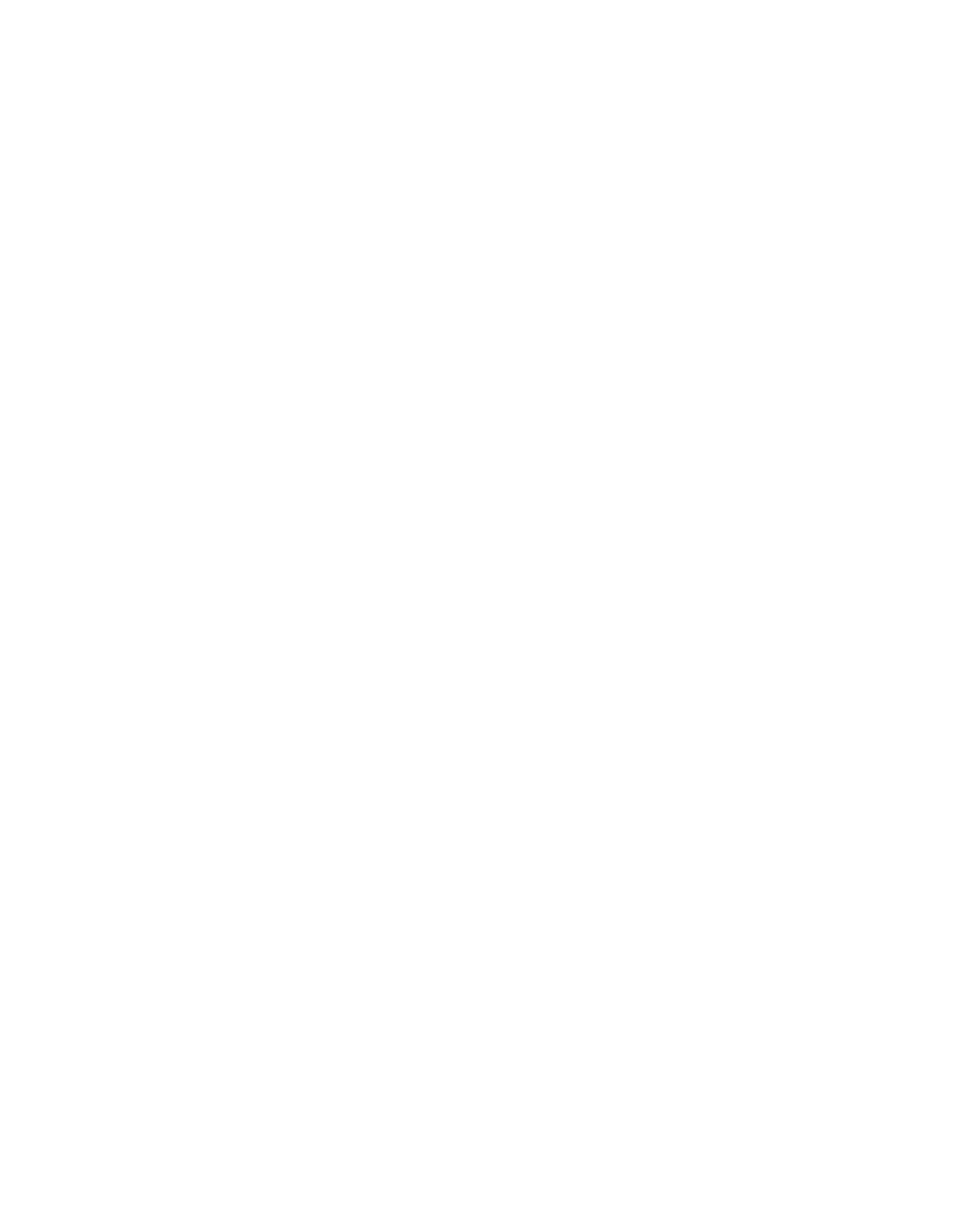# **Glossary of Key Terms**

The health care terms listed below are used in this booklet, and are defined here in the context of their usage by PERA. The definitions are not meant to be comprehensive, but rather to be helpful in understanding PERA's program and plans.

### **Carrier**

Insurance company or administrator offering coverage.

### **Coinsurance**

The percentage of covered medical expenses that you pay. For example, if your coinsurance is 20%, you would pay 20% of the charges and the plan would pay the other 80%.

## **Copay or Copayment**

The dollar amount that you pay to a provider for a covered service. For example, if your copay for a hospital stay is \$1,000, you would pay \$1,000 and the plan would pay all or a percentage of remaining charges.

## **Deductible**

#### *Individual Deductible*

What you must pay for covered expenses each year before the plan starts to pay. In some plans, you must pay the deductible before the plan pays for any covered services. In other plans, some routine and preventive services (those referenced as "not subject to the deductible") are covered before you have met the deductible.

### *Family Deductible*

Limits a family's potential costs by not requiring all family members to satisfy their individual deductibles.

## **Formulary**

A list of covered drugs that you can receive through the plan, including generic, brand-name, and specialty drugs.

## **High Deductible Health Plan (HDHP)**

An HDHP meets the definitions of federal law and can be used alone or in conjunction with a Health Savings Account (HSA).

## **Health Maintenance Organization (HMO)**

Members receive care from the HMO's provider network, but do not have access to providers who are outside of the plan's network. HMOs typically use the "gatekeeper" approach, where a patient's care is managed by his/her PCP.

#### **Out-of-Network Provider**

A doctor, hospital, or other provider who does not contract with your health plan. In PPO plans, you can see an out-of-network provider and receive some plan benefits, but your share of costs will be higher. In HMO plans, you generally cannot receive any plan benefits if you see an out-of-network provider.

### **Out-of-Pocket Costs**

The actual costs you pay when you receive health care services.

### **Out-of-Pocket Maximum**

The most you may have to pay in a calendar year for covered services. Depending on the plan, it may include your deductible, copays, and coinsurance. Once you have reached your Out-of-Pocket Maximum, the plan pays 100% for all of your covered services for the rest of the calendar year. Note that most plans specify that some types of services are not included in the Out-of-Pocket Maximum.

### **Pharmacy Benefit Manager (PBM)**

The company that administers a plan's prescription drug benefit; also called prescription benefit manager.

## **Primary Care Physician (PCP)**

The doctor who works with you and other doctors to provide, prescribe, approve, and coordinate your medical care and treatment. An HMO plan may require you to see your PCP before you can see a specialist.

### **Preferred Provider Organization (PPO)**

A network of providers (physicians, hospitals, specialty providers, ancillary services) that offers discounted charges, in exchange for a benefit structure that channels patients to network providers. PPO plans do not require you to see providers in their network, but they generally cover less of your costs if you see a provider outside the network.

### **Premium**

The amount you are charged each month for your coverage.

### **Specialist**

A doctor who has advanced education and training in a specific area of medicine, such as a cardiologist or neurologist.